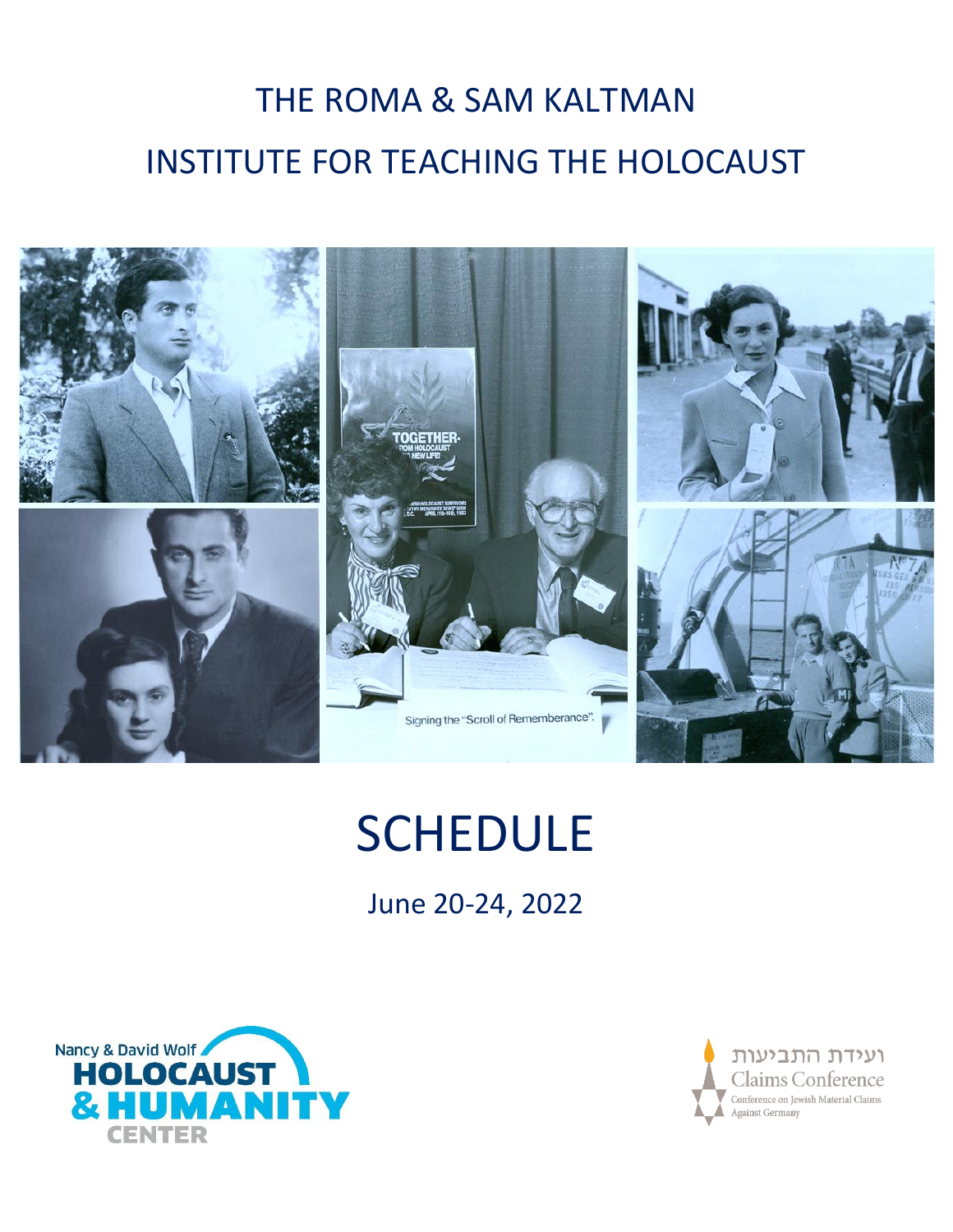## 2022 Roma & Sam Kaltman Institute for Teaching the Holocaust



#### **HISTORY**

Roma and Sam Kaltman met in the Lodz Ghetto in Poland over their love of reading. The two began a romance which was interrupted by Roma and Sam's deportation to Auschwitz. Both ended up in other camps, Roma in Stutthof, Sam in Dachau. Reunited after the war, the two married and were able to immigrate to the United States settling in Cincinnati.

Roma and Sam had two children, Sandy, and Jerry, and became active members of their community. Both were deeply committed to Holocaust education. Sam served as President of the Jewish Survivors from Nazism, the predecessor of the Holocaust & Humanity Center, where Roma served on the board until her death in 2012; Sam having passed in 1990. The institute was named for the Kaltmans in 2010 by their daughter, Sandy, and her husband, John Isidor on the fifteenth anniversary of Holocaust Studies for Educators.

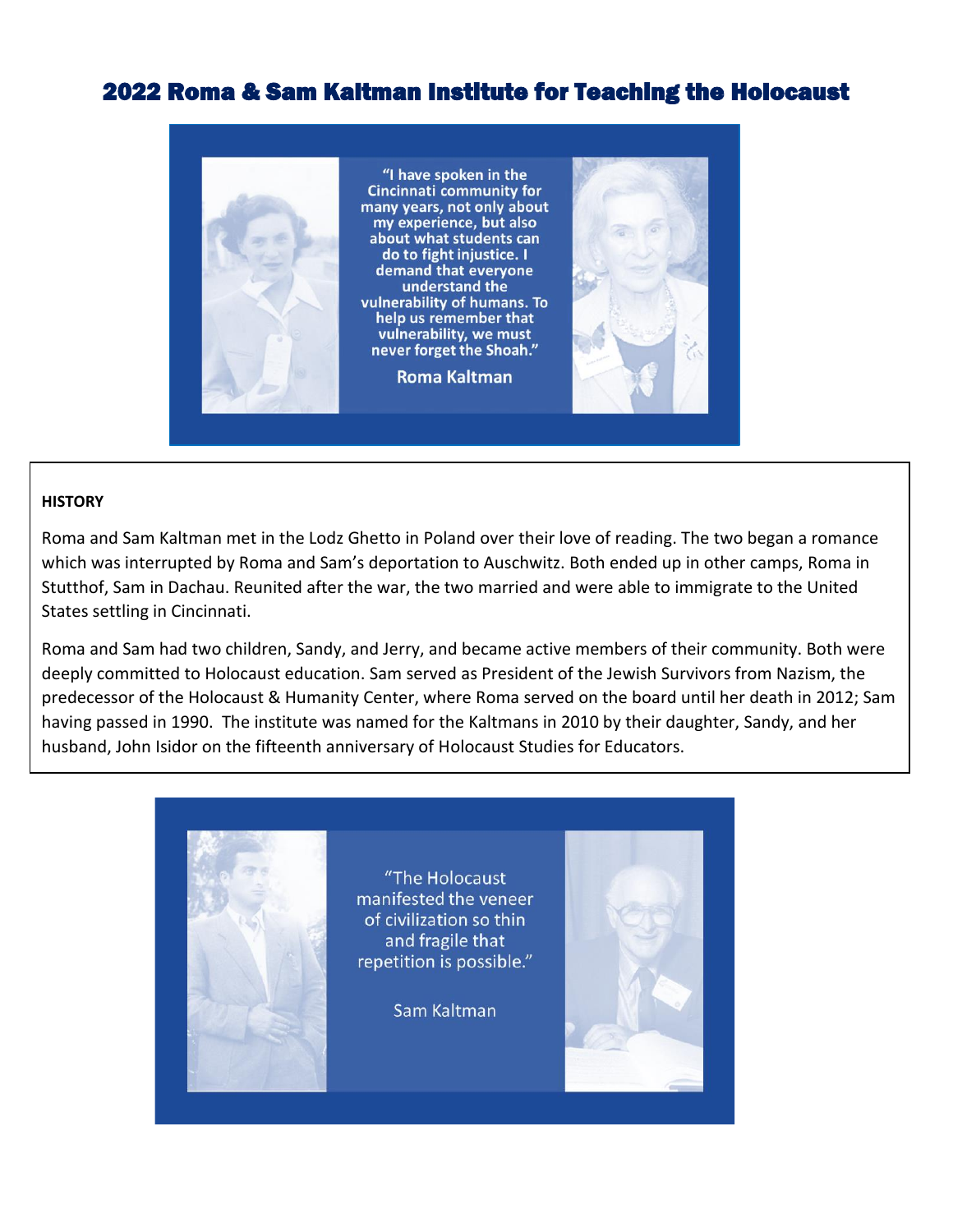### 2022 Roma & Sam Kaltman Institute for Teaching the Holocaust



**Overview:** Holocaust Studies for Educators provides teachers with knowledge and resources to effectively teach the Holocaust in the classroom. The course features local, national, international scholars and experts in the fields of Holocaust, genocide, religious and diversity education. Teachers will engage in dialogue with survivors and other eyewitnesses, as they study the historical overview of the Holocaust.

#### **Course Objectives:**

- **1.** Participants acquire a substantial overview of the history of the Holocaust.
- **2.** Develop a rational for teaching the Holocaust.
- **3.** Participants come to know first-hand Holocaust accounts from survivors, refugees, and liberators from Cincinnati and Ohio area.
- **4.** Participants acquire methodology and pedagogy for teaching the Holocaust in secondary schools.
- **5.** Participants obtain important historical resources for learning and teaching about the Holocaust. These combined resources critically analyze the Holocaust from an historical, ethical, and interdisciplinary perspective.
- **6.** Drawing upon knowledge from the diverse perspectives of experts, participants will be able to construct more effective units to teach on different aspects of the Holocaust.

**Text:** Bergen, Doris. War and Genocide: A Concise History of the Holocaust (Third Edition 2016) Other readings as assigned will be sent by email via a link or PDF.

**Resources:** In the schedule there are links for readings, video, resources, and lesson plans. Many of these can be integrated into your curriculum & units to educate your students.

#### **Class Attendance and Participation.**

This in person course is concentrated into five daily sessions, with an emphasis on participation and discussion. It is best to come prepared to each session by reading the assigned chapters, articles, and web content, as well as watching films, and/or streaming video. Taking notes and writing down questions will also be helpful towards creating meaningful dialogues with your peers and the facilitators. We will watch presenters on Zoom together and you will be able to ask questions in real time.



#### **Recordings**

All Zoom sessions will be recorded to be viewed later by participants. All videos will be archived on Vimeo on a password protected page. Please do not share the link or passwords with others.

After each session participants can email questions to Jodi Elowitz, Director of Education at [jelowitz@cincyhhc.org](file://///HCDC/CHHE/Education/HSE%20Holocaust%20Studies%20for%20Educators%20and%20Tools/HSE%20Summer%202021/Schedule/jelowitz@cincyhhc.org%20) who will answer through email, unless the presenter has given participants their email for direct questioning.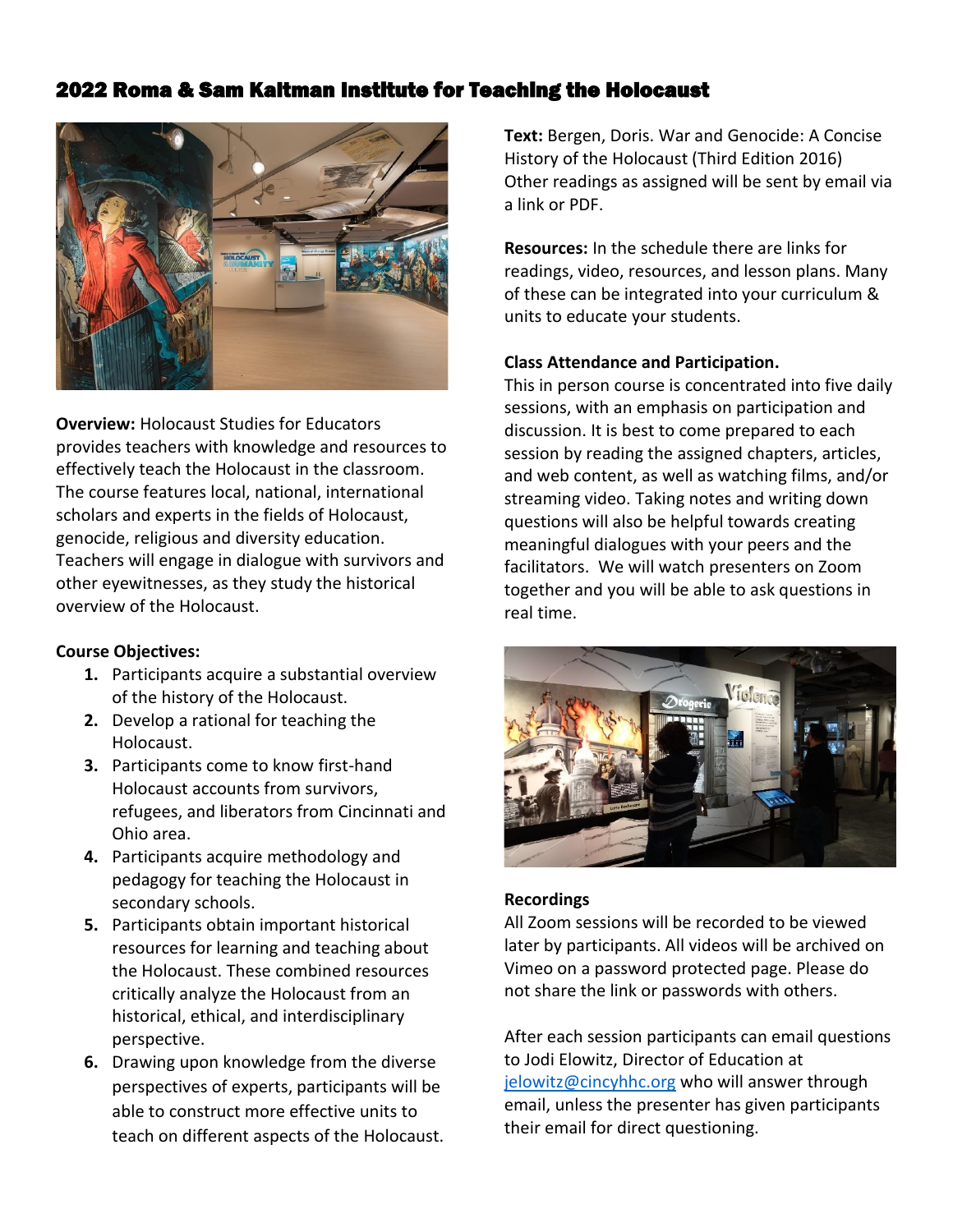"THERE MAY BE TIMES WHEN **WE ARE POWERLESS TO PREVENT INJUSTICE, BUT THERE MUST NEVER BE A TIME WHEN WE FAIL TO PROTEST."** 

ELIE WIESEL, HOLOCAUST SURVIVOR

#### **Class Assignments**

Each part of that assignment will be due at the end of the workshop no later than and emailed to Jodi Elowitz at [jelowitz@cincyhhc.org.](mailto:jelowitz@cincyhhc.org)

#### **Assignment #1: Definition & Rationale**

Please submit your (rationale) goal for teaching the Holocaust in your classroom. Please submit the definition of the Holocaust you will stress throughout the unit, as well as your objectives, how you will incorporate it into your existing curriculum or units (or create a new one).

#### **Assignment #2: Written Reflection**

Because of the complexity of the topic and the subject matter, we will allow time for reflection during workshop. We ask that you write down your questions and discuss how you will use what you have learned in the classroom. *A short summary of your reflections will be due at the end of the course*

#### **Evaluations**

After each day will be asked to evaluate the session via an electronic survey. Please be sure to fill these out as they help us to make sure we are providing you with the best resources, speakers, and material to meet your expectations of the course. All evaluations must be completed with your assignments to receive contact hours.



#### **Contact Hours/CEUS & Certification**

To receive 40 contact hours which in Ohio transfers to 3 CEUS, you must send in all the assignments and complete the evaluations. Once they are received and reviewed you will be sent a certificate of completion and an Ohio Department of Education form required to receive the contact hours. If you are an educator from outside of Ohio, we will work with you to provide the necessary paperwork you need to obtain the hours and/ or CEUS.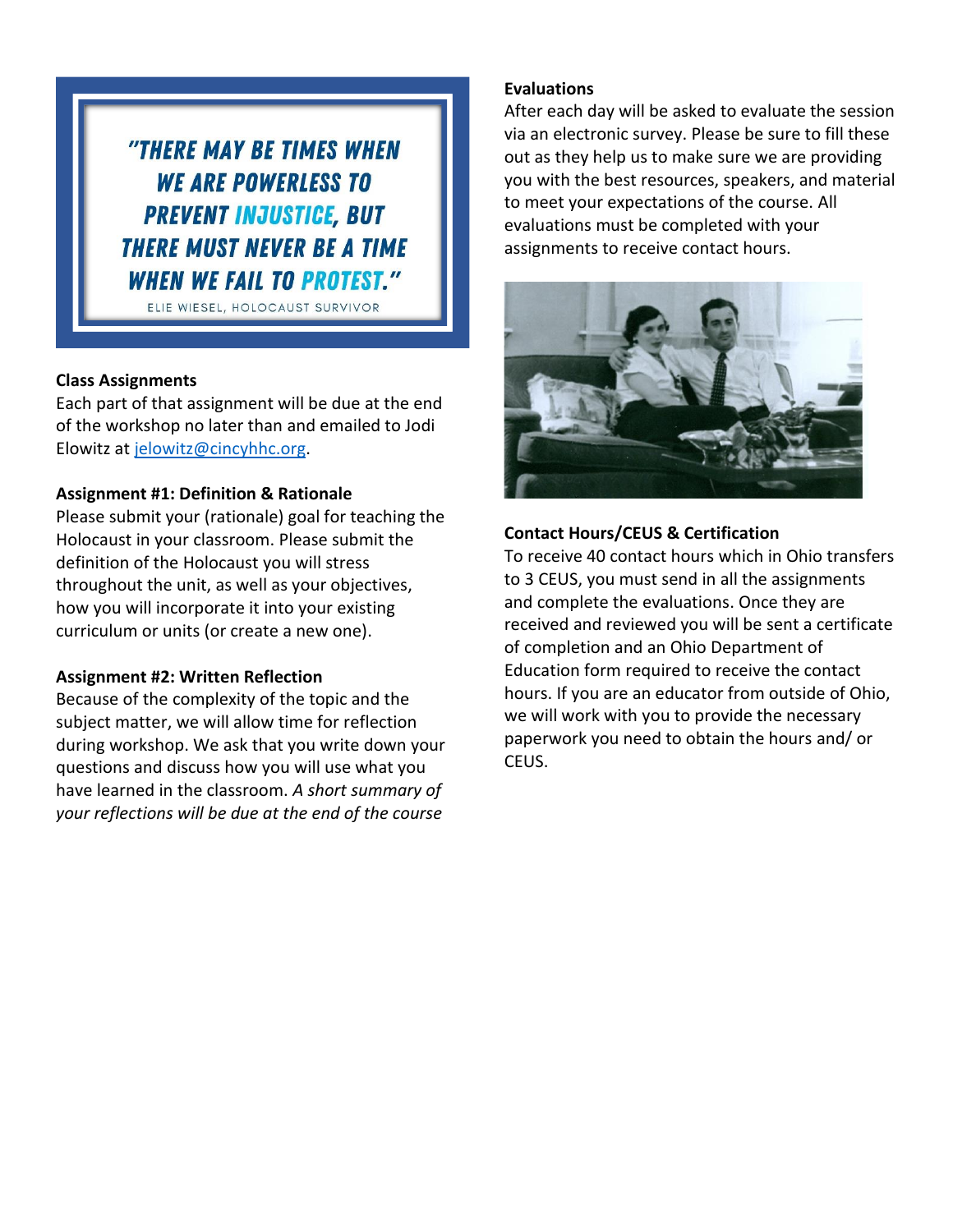### **Schedule**

#### *(Is subject to change) All times are Eastern Standard Time All lectures take place in Cincinnati Dining Room*

# Monday June 20, 2022

| $9:00-9:30$                        | 9:30-10:45                           | 10:45-11:00              | 11:00-12:00                       |
|------------------------------------|--------------------------------------|--------------------------|-----------------------------------|
| <b>Welcome &amp; Introductions</b> | <b>Basics of Judaism</b>             | <b>Break</b>             | Roma & Sam Kaltman                |
| Sarah Weiss, CEO                   | Rabbi Shena Potter Jaffee,           |                          | Sandy Kaltman                     |
| Jodi Elowitz, Director of          | Jewish Life and Learning             |                          | With Q&A                          |
| Education                          | Consultant                           |                          | (Presenting in person)            |
| Lauren Karas, Education            | Lecture/Q&A                          |                          |                                   |
| Outreach Manager                   | (Presenting in person)               |                          |                                   |
| 12:00-1:00                         | $1:00-2:00$                          | $2:00-3:00$              | $3:00-4:00$                       |
| Lunch                              | <b>Establishing a Rational &amp;</b> | Jewish Life in Europe    | <b>Myths &amp; Facts:</b>         |
|                                    | <b>Exploring Definitions</b>         | before the War           | <b>Questions our students ask</b> |
|                                    | <b>Activity / Reflection</b>         | Mapping & Photo          | about the Holocaust               |
|                                    | Jodi Elowitz                         | analysis activity        | <b>HHC Staff &amp; Educators</b>  |
|                                    | Lauren Karas                         | Sarah Schneider,         |                                   |
|                                    |                                      | Program Associate,       |                                   |
|                                    |                                      | Center for Oral History, |                                   |
|                                    |                                      | <b>Science History</b>   |                                   |
|                                    |                                      | Institute, Philadelphia  |                                   |
|                                    |                                      | (Presenting in Person)   |                                   |

## Tuesday June 21, 2022

| 9:00-10:30                              | 10:30-10:45                        | 10:45-12:00                         |
|-----------------------------------------|------------------------------------|-------------------------------------|
| <b>Antisemitism &amp; Nazism</b>        | <b>Break</b>                       | <b>Antisemitism &amp; Nazism</b>    |
| Dr. Doris Bergen, Professor; Chancellor |                                    | Historic/Contemporary/Intersections |
| Rose and Ray Wolfe Chair in Holocaust   |                                    | Jodi Elowitz & Sarah Weiss, HHC     |
| Studies, University of Toronto          |                                    | Discussion/Activity                 |
| (Presenting on Zoom)                    |                                    | (In Museum)                         |
| 12:00-1:00                              | $1:00-2:00$                        | 2:00-3:00                           |
| Lunch                                   | Jewish Reaction to the Rise of     | <b>Holocaust Survivor Speaker</b>   |
|                                         | <b>Nazism</b>                      | Al Miller                           |
|                                         | Dr. Michael A. Meyer, Adolph       | With Q&A                            |
|                                         | S. Ochs Professor Emeritus of      | (Presenting in person)              |
|                                         | Jewish History, Hebrew Union       |                                     |
|                                         | College                            |                                     |
|                                         | (Presenting in person)             |                                     |
| $3:00 - 3:15$                           | $3:15 - 4:15$                      | 4:15-4:30                           |
| <b>Break</b>                            | <b>Targets of Nazi Persecution</b> | <b>Debrief &amp; Evaluation</b>     |
|                                         | Trinity Johnson, HHC               |                                     |
|                                         |                                    |                                     |
|                                         |                                    |                                     |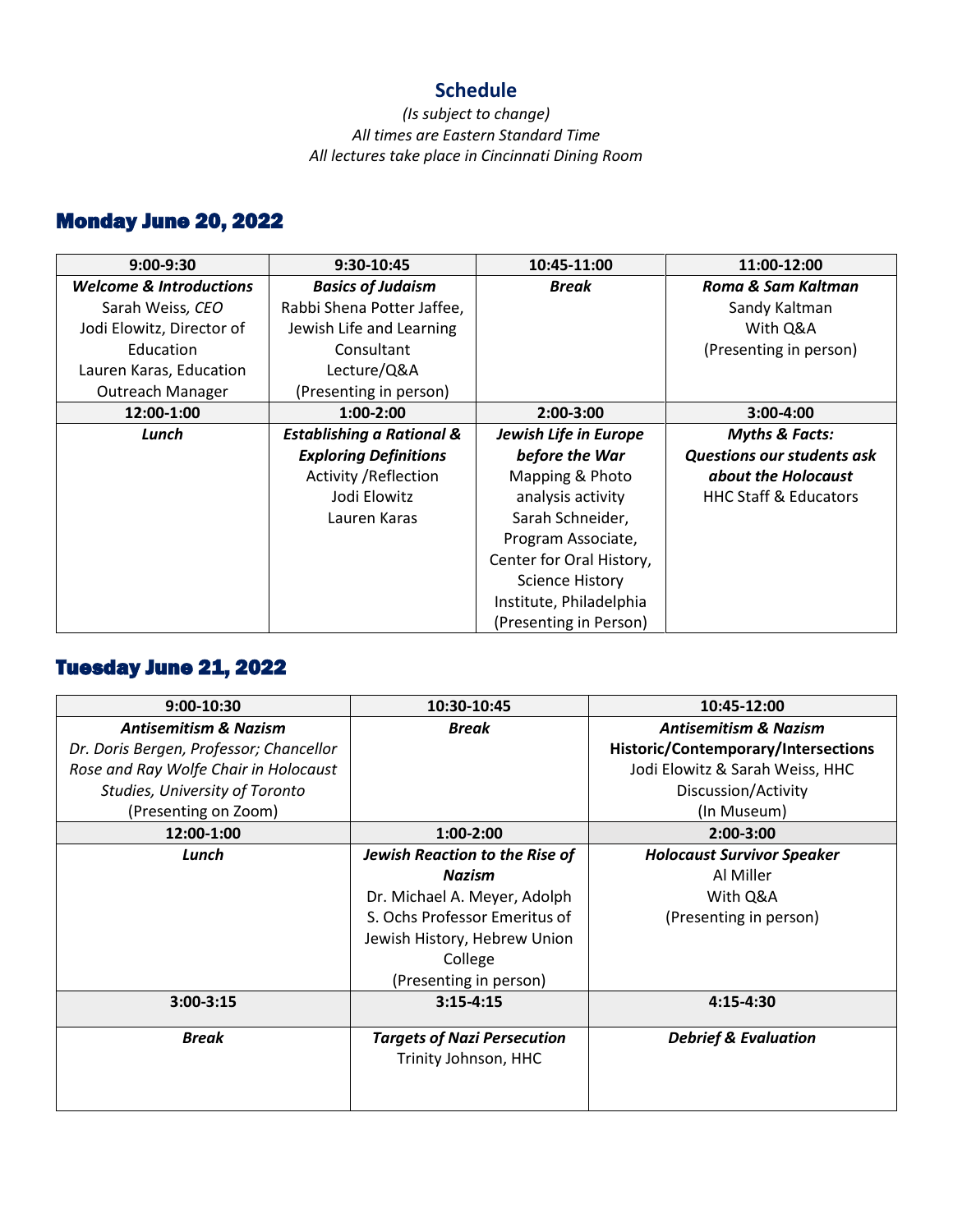# Wednesday June 22, 2022

| 9:00-10:00                                                                                                | 10:00-11:00                                                                                                               | 11:00-12:00                                                                                                                                                                                                                   |                                |
|-----------------------------------------------------------------------------------------------------------|---------------------------------------------------------------------------------------------------------------------------|-------------------------------------------------------------------------------------------------------------------------------------------------------------------------------------------------------------------------------|--------------------------------|
| <b>Opening the Archive: Telling</b><br><b>Stories Through Artifacts</b><br>Cori Silbernagel, Curator, HHC | Why didn't Jews Just<br>Leave?<br>Museum/Primary Source<br><b>Inquiry Activity</b><br>Lauren Karas &<br>Jodi Elowitz      | <b>Holocaust Speaker</b><br>Cheryl Hecht<br>With Q&A<br>(In Person & Zoom)                                                                                                                                                    |                                |
| 12:00-12:45                                                                                               | 12:50-2:30                                                                                                                | 2:30-4:00PM                                                                                                                                                                                                                   | 4:00-4:30                      |
| Lunch                                                                                                     | <b>Timeline Activity</b><br>with local survivors and<br>resources<br>Conducted with HHC<br><b>Advisory Board Teachers</b> | <b>Jewish American Response to the</b><br><b>Holocaust</b><br>Dr. Gary Zola, Executive Director<br>of The Jacob Rader Marcus Center<br>of the American Jewish Archives<br>(AJA)<br>Resource and Q&A<br>(Presenting in person) | Debrief &<br><b>Evaluation</b> |

# Thursday, June 23, 2022

| 9:00-10:30                                                                                                                                        | 10:30-12:00                                                                                                                                                                         | 12:00-1:00                      | $1:00 - 2:15$                                                        |
|---------------------------------------------------------------------------------------------------------------------------------------------------|-------------------------------------------------------------------------------------------------------------------------------------------------------------------------------------|---------------------------------|----------------------------------------------------------------------|
| <b>Rachael Cerrotti</b><br>Storyteller-in-Residence at the<br><b>UC Shoah Foundation</b><br>Storytelling in the classroom<br>(Presenting on Zoom) | <b>Ghettos: Despair &amp;</b><br><b>Resistance</b><br>Jodi Elowitz, HHC                                                                                                             | Lunch                           | <b>Concentration Camps</b><br>& Killing Centers<br>Jodi Elowitz, HHC |
| $2:15 - 2:30$                                                                                                                                     | $2:30-4:00$                                                                                                                                                                         | 4:00-4:30                       |                                                                      |
| <b>Break</b>                                                                                                                                      | <b>Holocaust by Bullets</b><br>Ewa Schaller, Senior<br>Program Officer Educator &<br><b>Education Coordinator</b><br>American Friends of<br>Yahad-In Unum<br>(Presenting in person) | <b>Debrief &amp; Evaluation</b> |                                                                      |